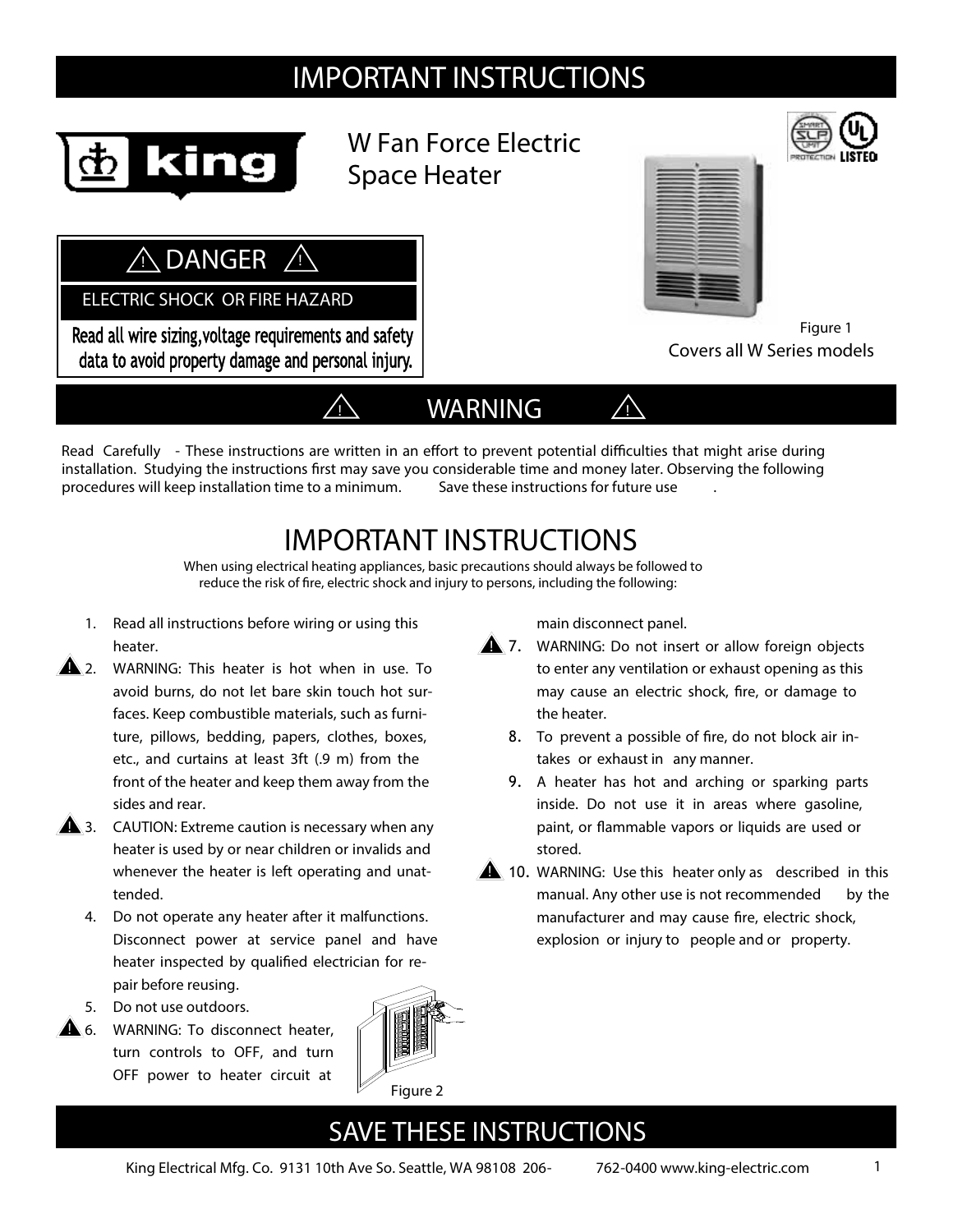# **W INSTALLATION INSTRUCTIONS**



### **CAUTION!**

 **Turn OFF all electrical power to install heater** 

## **1** DANGER <u>A</u>

 **ELECTRIC SHOCK OR FIRE HAZARD**

Read all wire sizing, voltage requirements and safety data to avoid property damage and personal injury.

Figure 3

### **Selecting A Location For Your Heater:**

DO NOT install less than 6" (15cm) from vertical side walls or open edge of door. This heater must have an unrestricted airflow. DO NOT select a location where it is likely to be blocked by furniture, curtains, etc. Be sure the location selected allows sufficient space for the heater as shown by Table 1. DO NOT locate this heater in an area where combustible vapors, gases liquids, or excessive lint, dust or moisture is present.

#### **Minimum Clearances for heater:** Table 1

| Front            | <b>TOP</b>        | <b>BOTTOM</b>     | <b>SIDES</b>      |
|------------------|-------------------|-------------------|-------------------|
| $36$ in          | $12$ in           | 4 in              | 6 in              |
| 0.9 <sub>m</sub> | $30.5 \text{ cm}$ | $10.2 \text{ cm}$ | $15.2 \text{ cm}$ |

Zero clearance to insulation.

The wire and breaker sizing chart will give a general rule of installation size. Consult an electrician if you are not knowledgeable about wiring codes.

| Wire and Breaker Sizing: | Table 2                           |                                        |
|--------------------------|-----------------------------------|----------------------------------------|
| <b>Total Amps</b>        | Minimum AWG. Wire<br>Size (Copper | Circuit Breaker or<br><b>Fuse Size</b> |
| 0 thru 12                | #14                               | 15 amp                                 |
| 12.1 thru 16             | #12                               | 20 amp                                 |
| 16.1 thru 24             | #10                               | 30 amp                                 |

#### **WIRING: Branch Circuit Connection**

- 1. Connect heater only to the voltage, amperage and frequency specified on the nameplate.
- 2. Wiring procedures and connections shall be in accordance with all National and local codes having jurisdiction.
- 3. Set the bag containing the grille and packet with two (2) grille screws aside.
- 4. Loosen mounting screw and remove fan heater assembly.
- 5. A knockout of 1/2 inch conduit size (7/8 inch / 2.2cm) is provided in the back and side of the heater for power to enter. Provide proper strain relief connectors for your wire entering the wallbox.

### **Rating Label Location**  HAMMANTIES ANE VI<br>HEATER IS USED DUR CONSTRUCTION FOR HEAT<br>MODEL: W2429<br>VOLTS240/:208<br>WATTS: 2000/1000 WATTS:2000/1000 WATTS 208V:1500/750  $e(\theta_k)$  on surrow **SLP G.S. VATENDA** Figure 4 MADE IN U.S.A.

- 6. Install wallbox a minimum of 6" from vertical sidewalls and 4" above floor. **The front edge of wall can MUST extend 1/2" beyond finished wall surface.**
- 7. Secure wallbox to the  $2 \times 4$  studs using the two  $(2)$ holes on the side of the wallbox. Secure to wall stud on opposite side if required.
- 8. Connect supply wires, attach ground feed wire to the green ground wire with wire nuts.
- 9. Reinstall heater assembly into wallbox with screw at top of interior.
- 10. Install grille securely with screws provided in packet. Do not over tighten.
- 11. Test unit by turning thermostat up past room temperature. You will see a puff of smoke as the elements are energized and the fan turns on. This is a normal burn off of manufacturing lubricants and will dissipate in 5 minutes.
- 12. Heater will continue to run until the room temperature you set is reached and then turn itself off until the temperature drops again.

**CAUTION - High temperature. Risk of fire**, keep electri-

cal cords, drapery, furnishings, and other combustibles at least 3 feet (0.9 m) from the front of the

heater as well as away from the side and rear. To reduce the risk of fire, do not store or use gasoline or other flammable vapors and liquids in the vicinity of the heater.



Wiring Diagram **Figure 5**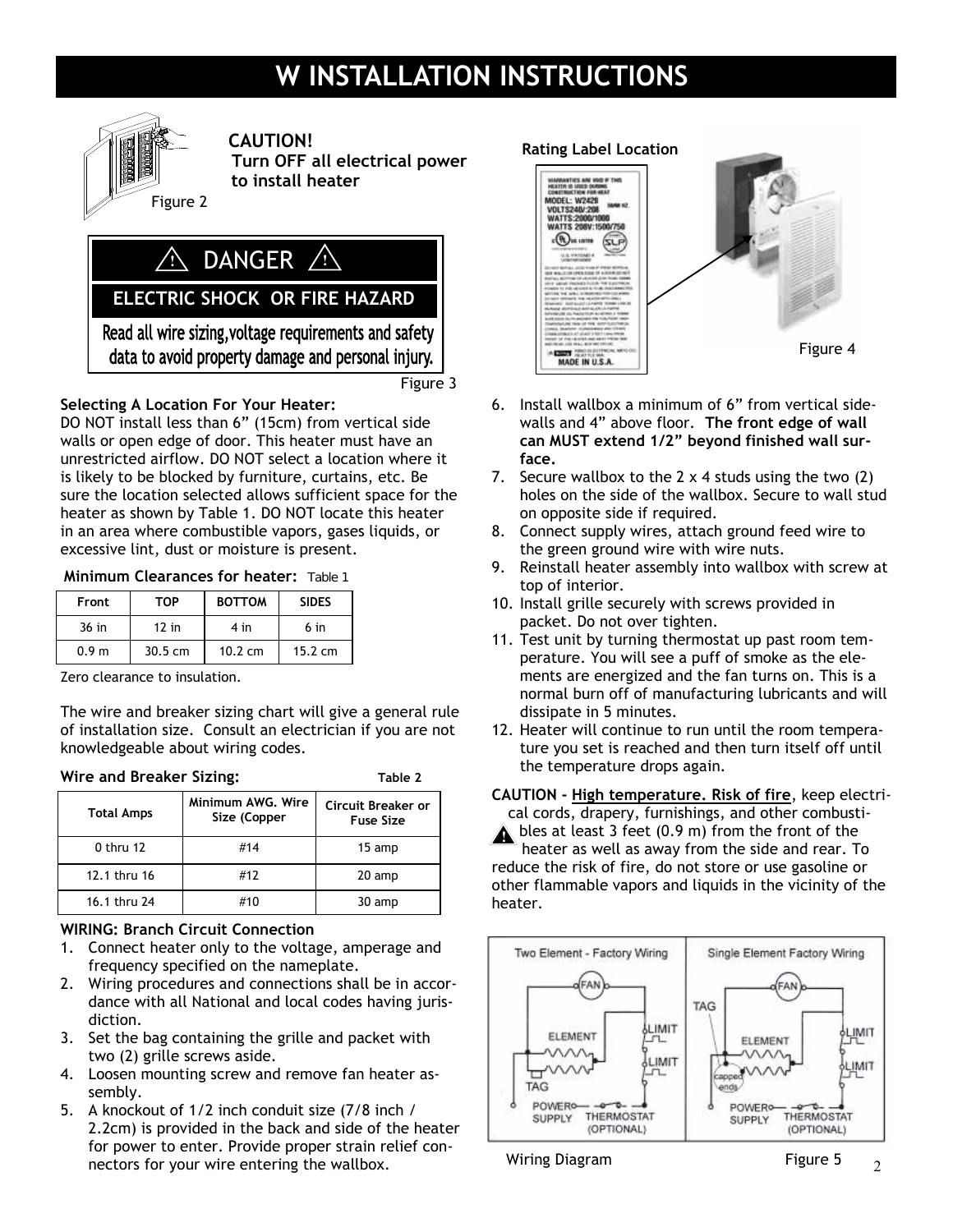## **W Series Heater**

This heater is equipped with a thermal overload **SUP** Smart Limit Protection which disconnects ele-**PROTECTION** ments and motor in the event normal operating temperatures are exceeded. If thermal overload trips due to abnormal operating temperatures, thermal overload shall remain open until manually reset by turning the heater OFF for fifteen minutes. Inspect for any objects on or adjacent to the heater that may cause high temperatures. After inspecting the heater, keep the power to the heater off for 10 minutes to reset the SLP thermal protector. If the SLP thermal protector shuts the heater off again, immediately turn the heater OFF at the circuit breaker and inspect the heater for possible fan motor failure or dirt and lint on the heating element. Repeat the starting procedure. **DO NOT TAMPER OR REMOVE THIS THIS DEVICE.** 

### **General information and Guidelines:**

This heater must be properly installed before it is used. DO NOT tamper with or change the operating of this heater. Service Personnel refer to Maintenance & Warranty section for service of any type.

### **Operation:**

Table 3

to too cold

1. This heater must be properly installed in accordance

with the National Electrical Codes (NEC) & local electrical codes before it is used.

齿 king

- 2. After the electric heater has been completely installed, all thermostats should be turned to LOW or NO HEAT. Turn ON breakers, wait 3 to 5 minutes and check to see that the heaters are not operating. If operating, disconnect power and check for improper wiring. If none are operating then turn thermostats to highest position and wait 3 to 5 minutes. Check to see that all heaters are operating. Should any not be operating, disconnect power and check wiring.
- 3. Allow entire system to operate steadily for 1/2 hour. This should remove oily residue from manufacturing. (Some smoking may occur).
- 4. Select the setting for comfort on all thermostats.
- 5. A safety limit control is provided to turn off the heater automatically if it is blocked or otherwise overheats due to an abnormal condition. **DO NOT**  bypass or remove this safety device from the electrical circuit-see Warning Figure 3 on page 2. During normal use, this safety control should not operate. If you find that this control is operating, make sure the heater is not being blocked. If it continues to cycle the heater off, disconnect power to heater and have it checked and repaired by a qualified electrician.

| <b>SYMPTOM</b>                                           | <b>PROBLEM</b>                                                                        | <b>SOLUTION</b>                                                                                                                                                                                                                                                                                                   |
|----------------------------------------------------------|---------------------------------------------------------------------------------------|-------------------------------------------------------------------------------------------------------------------------------------------------------------------------------------------------------------------------------------------------------------------------------------------------------------------|
| <b>Breaker Trips</b>                                     | <b>Short Circuit</b><br>2.<br><b>Overloaded Circuit</b><br>3.<br>Improper Voltage     | Find source of short. Trace heater circuit and verify the heater is wire properly.<br>1.<br>Reduce wattage in circuit. Refer to circuit sizing table for maximum wattage.<br>2.<br>Verify the heater voltage matches the supply voltage.<br>3.                                                                    |
| Heater not working                                       | 1.<br>No Power<br>2.<br><b>Loose Connections</b><br>3.<br>Defective Limit             | Turn Breaker ON, turn thermostat ON, check that the breaker is position<br>1.<br>properly on panel bus-bar. A 2-Pole breaker must be connected to both bus-<br>bars (A&B phase) to produce 240V power.<br>Tighten wire connections.<br>2.<br>By-pass the limit to test. If heater works, replace the limit.<br>3. |
| <b>Heater Smokes</b>                                     | Oil on Element<br>1.<br><b>Needs Cleaning</b><br>2.                                   | It is normal for the element to burn off some light finishing oil used in the<br>1.<br>manufacturing process when first energized. Open windows and allow room<br>to vent until it stops, usually within a few minutes.<br>Remove any dust or dirt accumulations.<br>2.                                           |
| Room Temperature<br>does not match<br>thermostat setting | Thermostat affected<br>1.<br>by another heat<br>source.<br>2.<br>Improper calibration | Sunlight or other heat sources can affect the thermostat. Move the thermo<br>stat to another location or remove the heat source.<br>Remove cover and adjust calibration screw.<br>2.                                                                                                                              |
| Room Temperature<br>swings from too hot                  | Defective or low<br>1.<br>quality thermostat                                          | Replace with a better quality thermostat. Anticipated thermostats are<br>fairly accurate; an electronic thermostat is best.                                                                                                                                                                                       |

### Troubleshooting Chart for Electric Heaters

## **SAVE THESE INSTRUCTIONS**